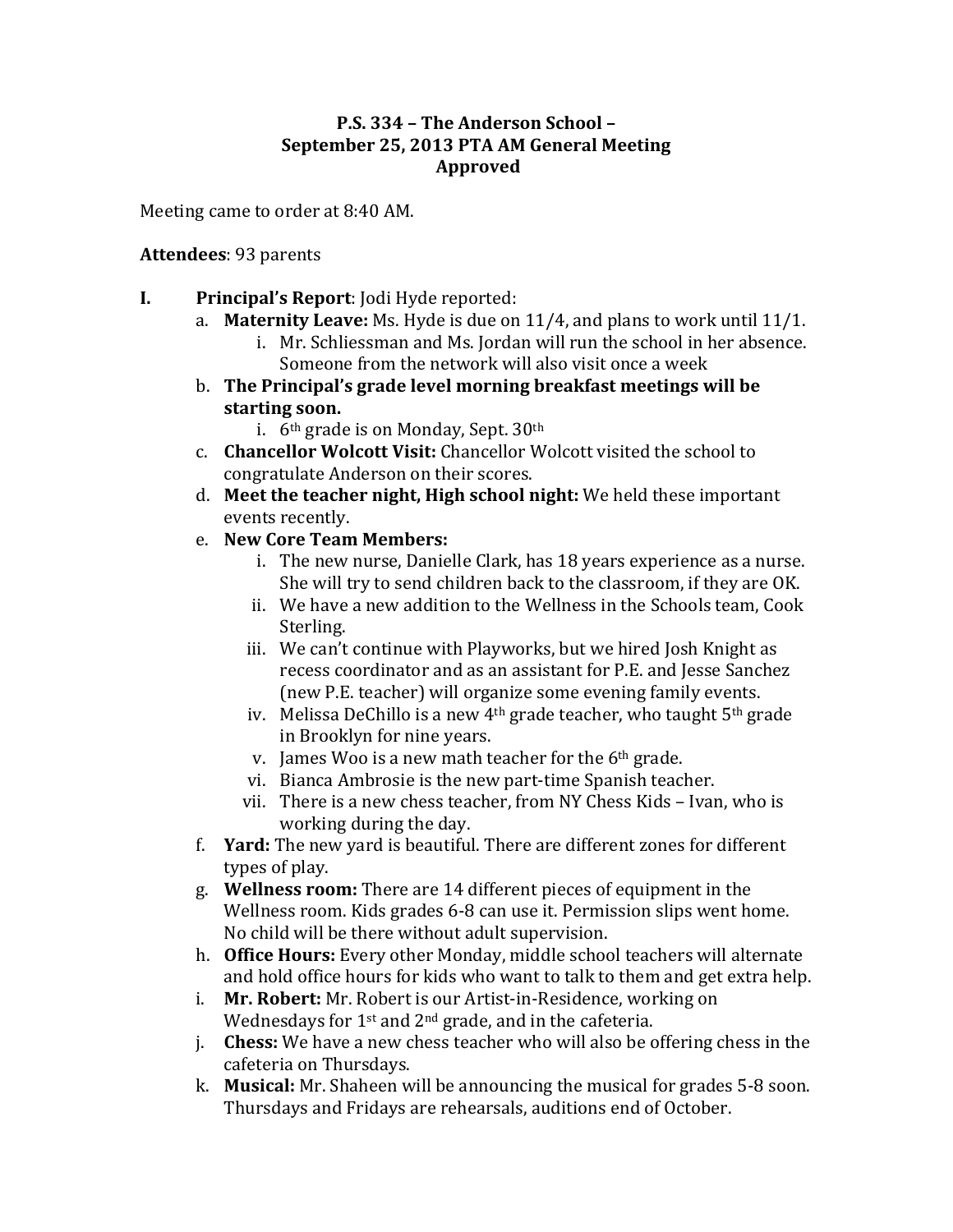l. **Half-Day Proposal:** As of June 1<sup>st</sup>, there is a new state-mandated teacher evaluation system, where teachers are now rated on 22 components. The old pass/fail system was around for 80 years before that. Teachers now must have 30 hours of Professional Development during the school year, for one year only. Whatever option we decide upon, approval from the DOE takes 6-8 weeks.

The teachers and administration are proposing that the 30 hours be. broken up over 6 half days. Buses would pick up at the end of the  $\frac{1}{2}$  day. Teaching assistants would do babysitting until the end of the regular school day. We've reached out to Wingspan for additional alternatives, and want the PTA to supplement with money from Greenflea. We are expecting them to do programs such as assembly, movies, or enrichment until the end of the regular Wingspan afterschool program.

The plan is to do the half days in Nov., Dec., Jan, Feb, Mar, and May. Not April, since there is so much state testing. There are some restrictions to which dates we can choose. For example, it can't be on a week that we already have a day off, and it can't be on a Friday before a 3-day weekend. Some parents wanted Fridays, so the school would try to accommodate 2-3 Fridays. The teachers have approved this plan. Now the parents need to approve.

Several teachers spoke in favor of this plan and among the points mentioned were:

- i. Having a designated chunk of time would be more productive and allow the whole K-8 school to work efficiently.
- ii. There are extra days built-in to the school year for bad weather, above and beyond the minimum days we have to be in school, so we feel we can cover these days without having additional school days or impede learning.
- iii. Teachers can help parents arrange playdates.

We voted on a motion to approve the administration request for 6 half days. 78 voted yes, 3 were opposed, there were 0 recognized abstentions (however some people chose not to vote).

We then voted on a motion to express support for funding a reasonable amount of expenses to provide afterschool services to our school on these half-days. This passed unanimously. Once the final cost and dates of these services are obtained, there will be another vote on this.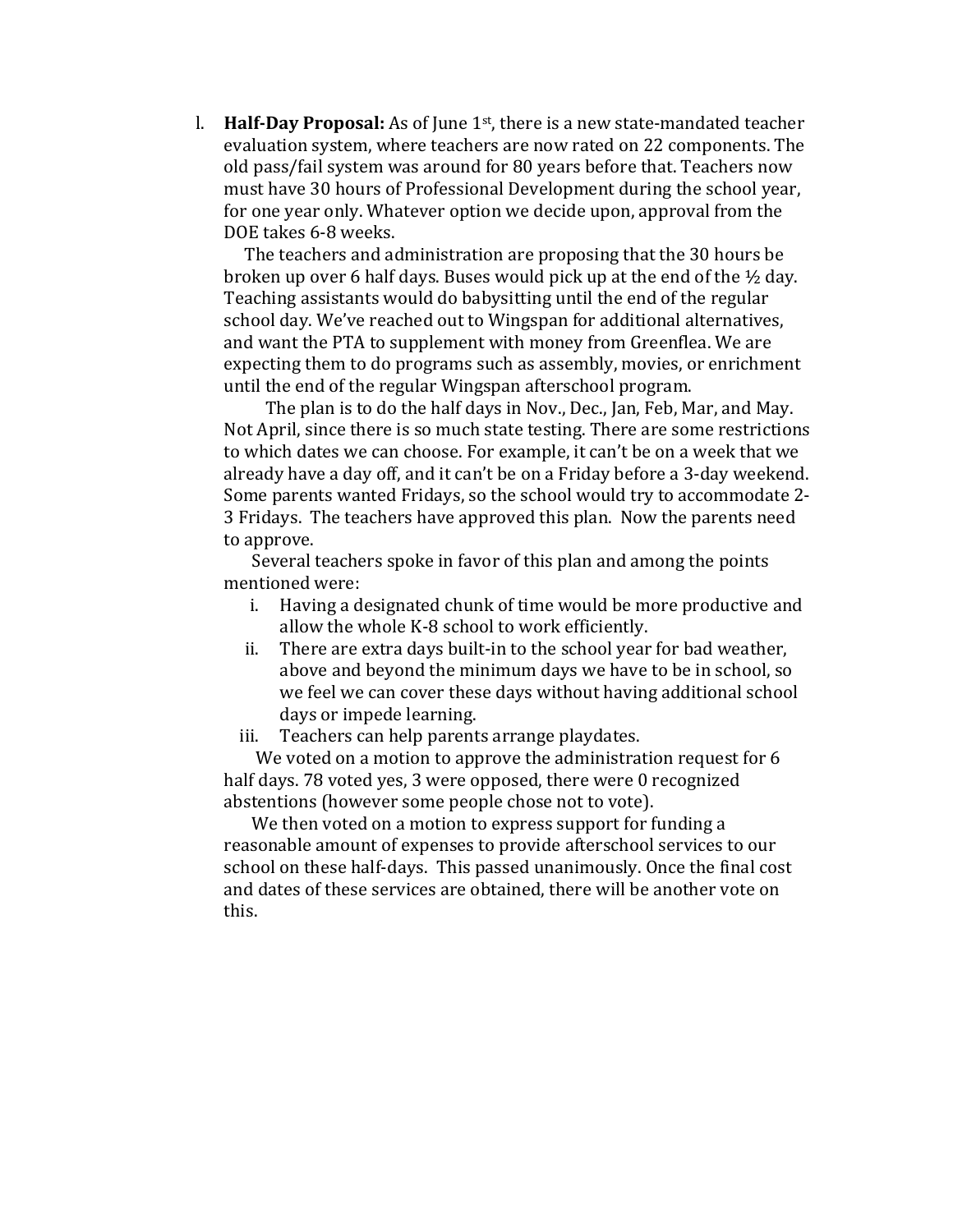#### **II.** President's Report:

- a. **Minutes:** The June general meeting minutes were passed unanimously.
- b. **Nominations:** We have nominations for Kindergarten rep. Communications, and Budget Committee. We will vote on them at the October PTA meeting.

## **III. Fundraising:**

- a. **Direct Appeal:** Amy Davidson (VP, Fundraising) said the direct appeal this week did very well. We had over 43% participation, but we're only half-way there. We will have an end-of-year campaign in December, then a matching campaign in May. The family of Declan Rusk won the Macbook Air giveaway.
- b. **KidCreate:** We will have KidCreate 1/25, with amazing creative activities for kids.
- c. **KidFit:** KidFit is scheduled for 5/3, and has wonderful fitness activities.
- d. **Picture Day:** Picture day will be Thursday, 10/17 between 1-2:30pm.
- e. **Movie Night:** 10/25 is a Halloween movie night always fun for the kids.
- f. **Auction:**
	- i. The auction will be in March.
	- ii. We are looking for a date and venue.
	- iii. We need additional volunteers
	- iv. It was noted that our online auction runs all year and reaches beyond our school. This is a great way to place time-sensitive donations.
- **IV. SLT Report:** A description of what the School Leadership Team does was provided. Issues regarding the school's curriculum and educational plan can be sent to your SLT representative. If you have personal issues w teachers, go to teacher or principal.

## **V.** Parent Involvement.

- a. We need more learning leaders.
- b. We are always looking for more volunteers but we need them especially in the Library and at Lunch.
- c. The auction is also a great place for new parents to get involved.

# **VI. Community Affairs:**

- a. **Description:** Community Affairs represents the school on matters relating to the community beyond our school.
- b. **Grant:** We were awarded a Reso-A grant for security cameras.
- c. **G&T Symposium:** There is a G&T symposium on October  $26<sup>th</sup>$ . See members of the Community Affairs team for more information.

## **VII. Communications:**

a. **Directory:** If you find an error in the school directory, please contact Laura Mount at llmount88@gmail.com.